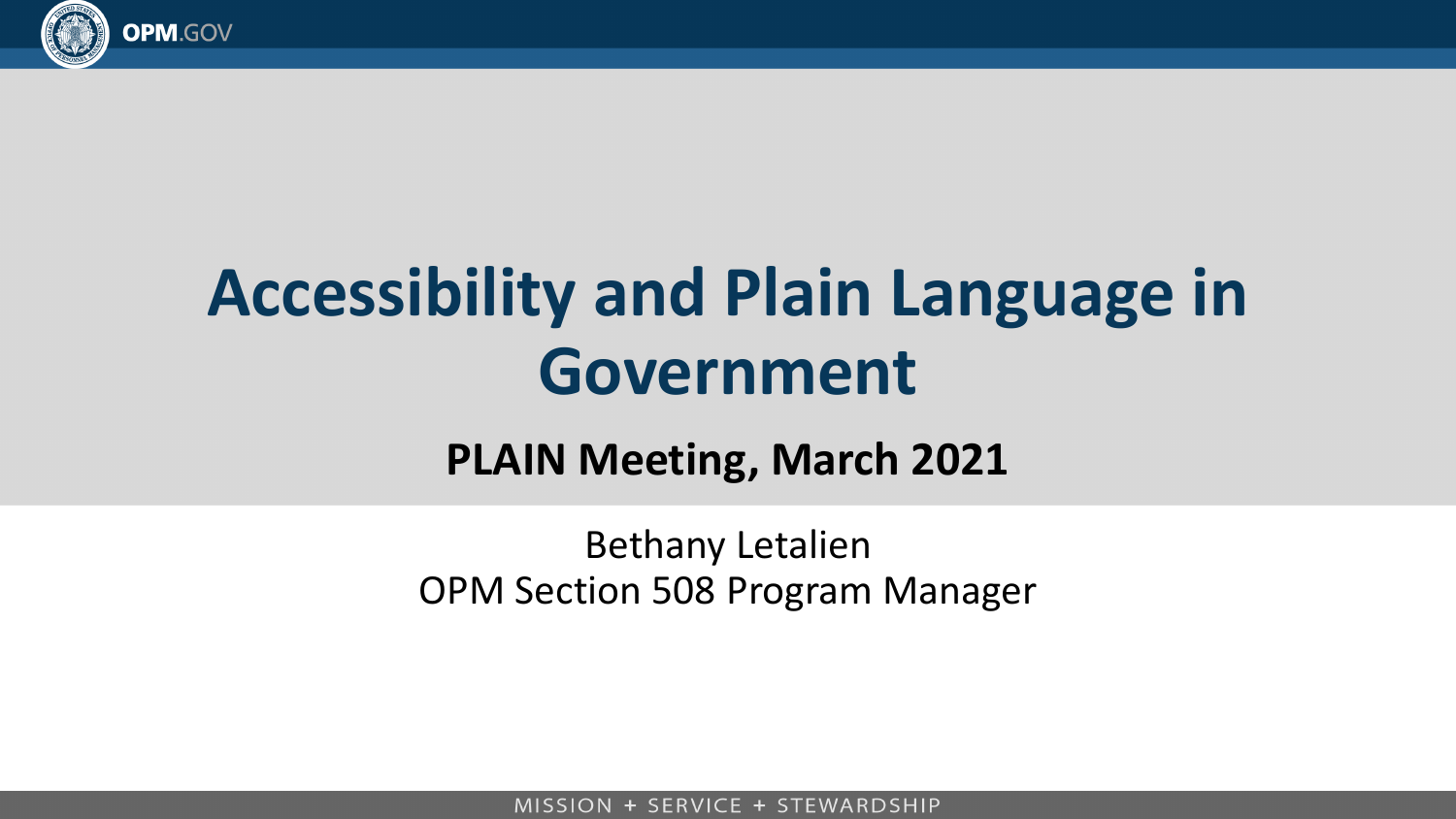

#### **What We'll Cover**

- Accessibility in the Federal Government
	- Section 508 Standards
	- Kinds of Disabilities
- Accessibility and Plain Language
	- Word Choice
	- Typography and Layout
	- Headings, Lists, and Tables
	- Graphics
- For Future Reference
	- Resources
	- Contact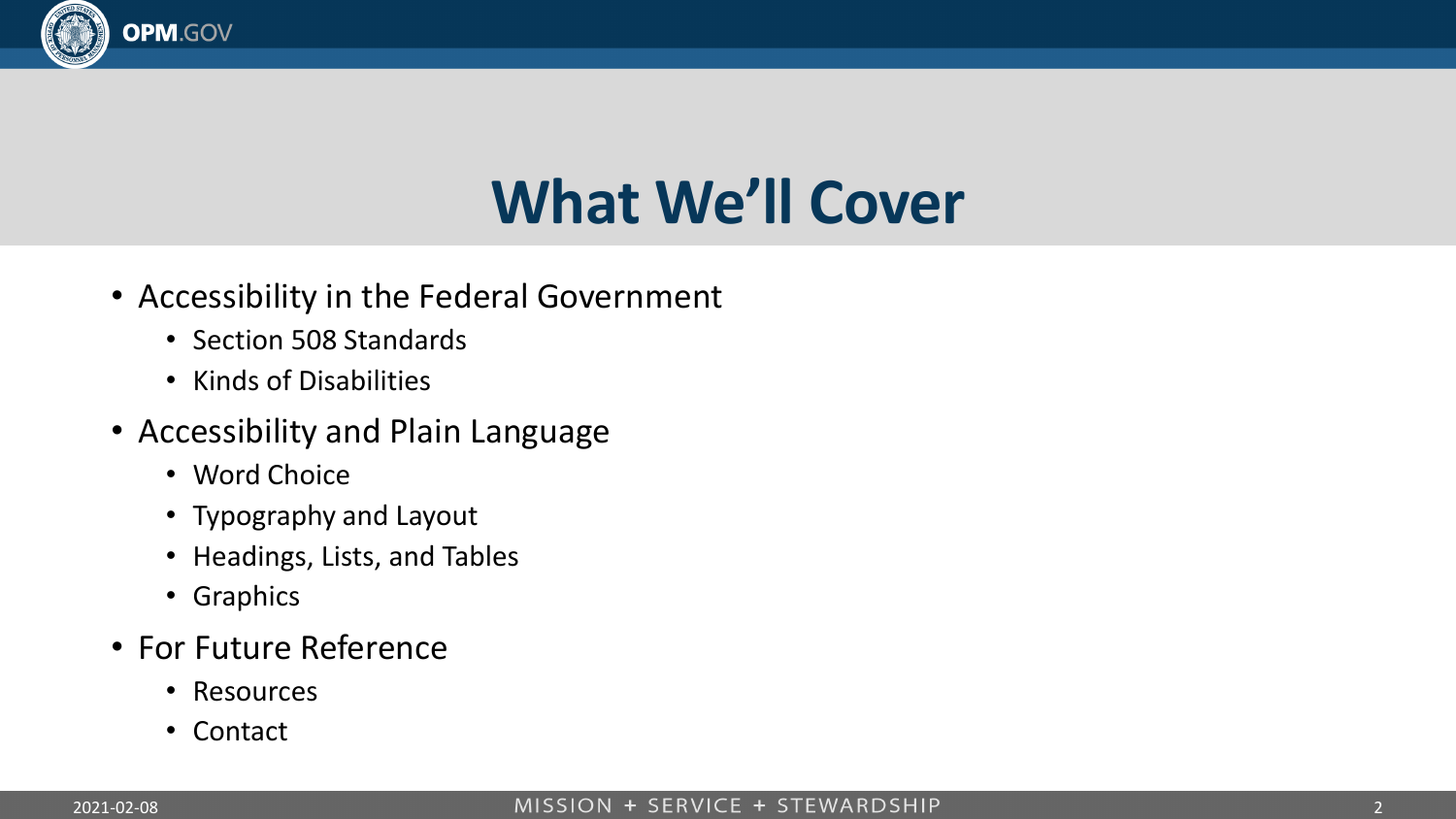

# **Accessibility in the Federal Government**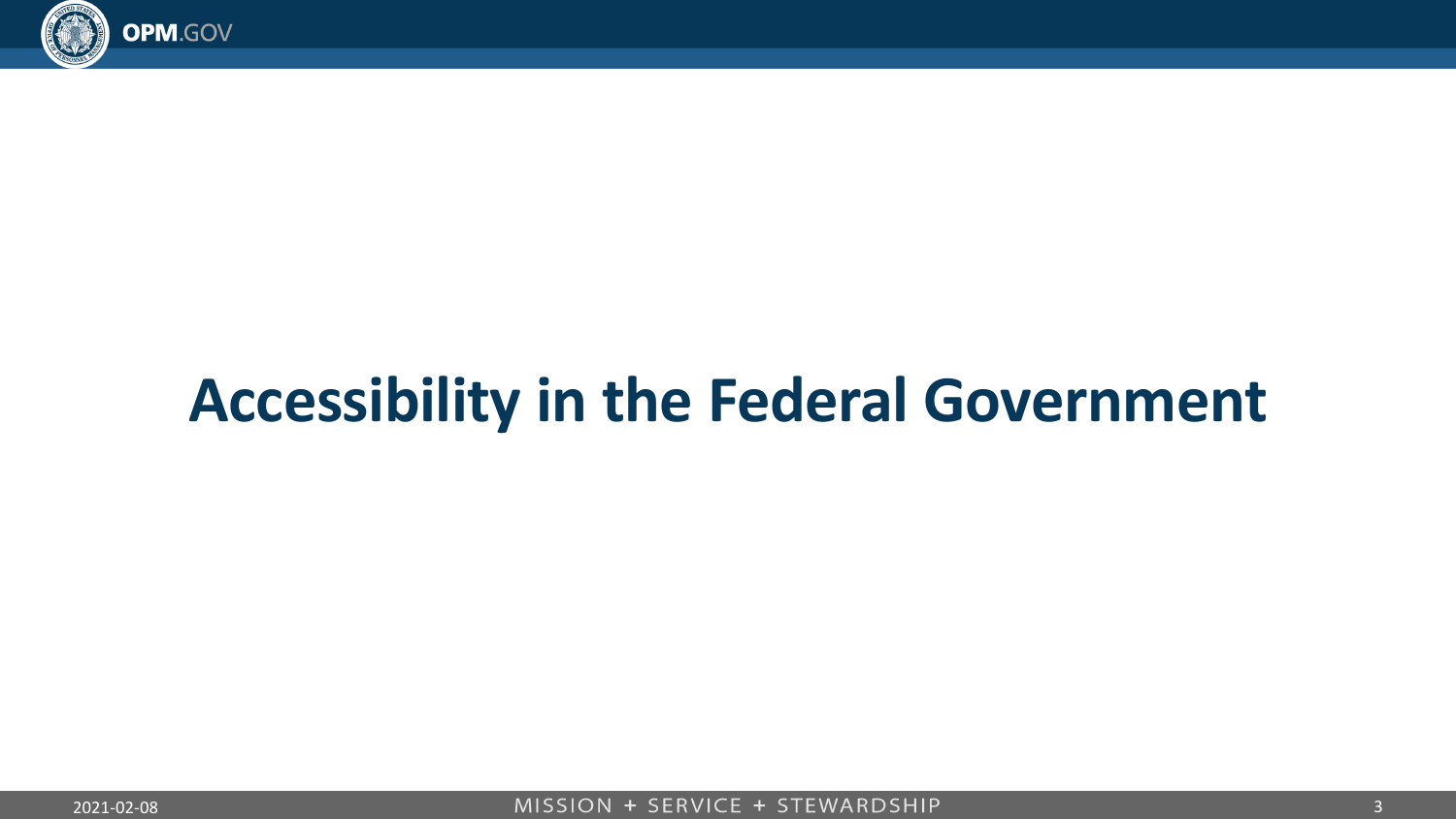

## **To Whom and What Does Section 508 Apply?**

- Section 508 of the Rehabilitation Act pertains to anyone with a disability who is trying to access agency information
- It applies to information and communication technologies (ICT) that agencies
	- Develop
	- Procure
	- Maintain
	- Use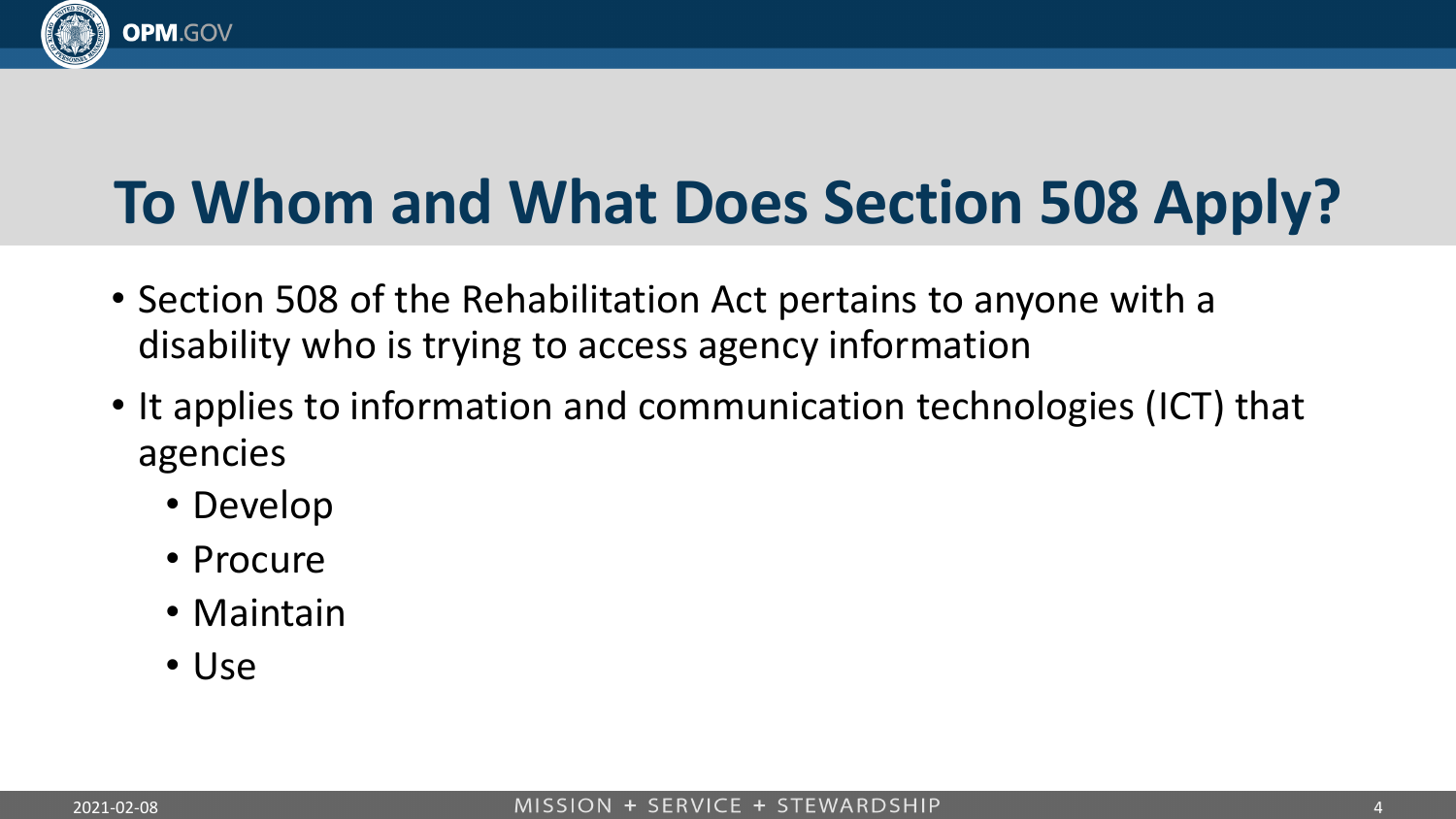

#### **Section 508 Standards**

- Web Content Accessibility Guidelines (WCAG) 2.0, A and AA
- Functional Criteria
	- Without vision, with limited vision, without perception of color
	- Without hearing, with limited hearing, without speech
	- With limited manipulation, with limited reach and strength
	- With limited language, cognitive, and learning abilities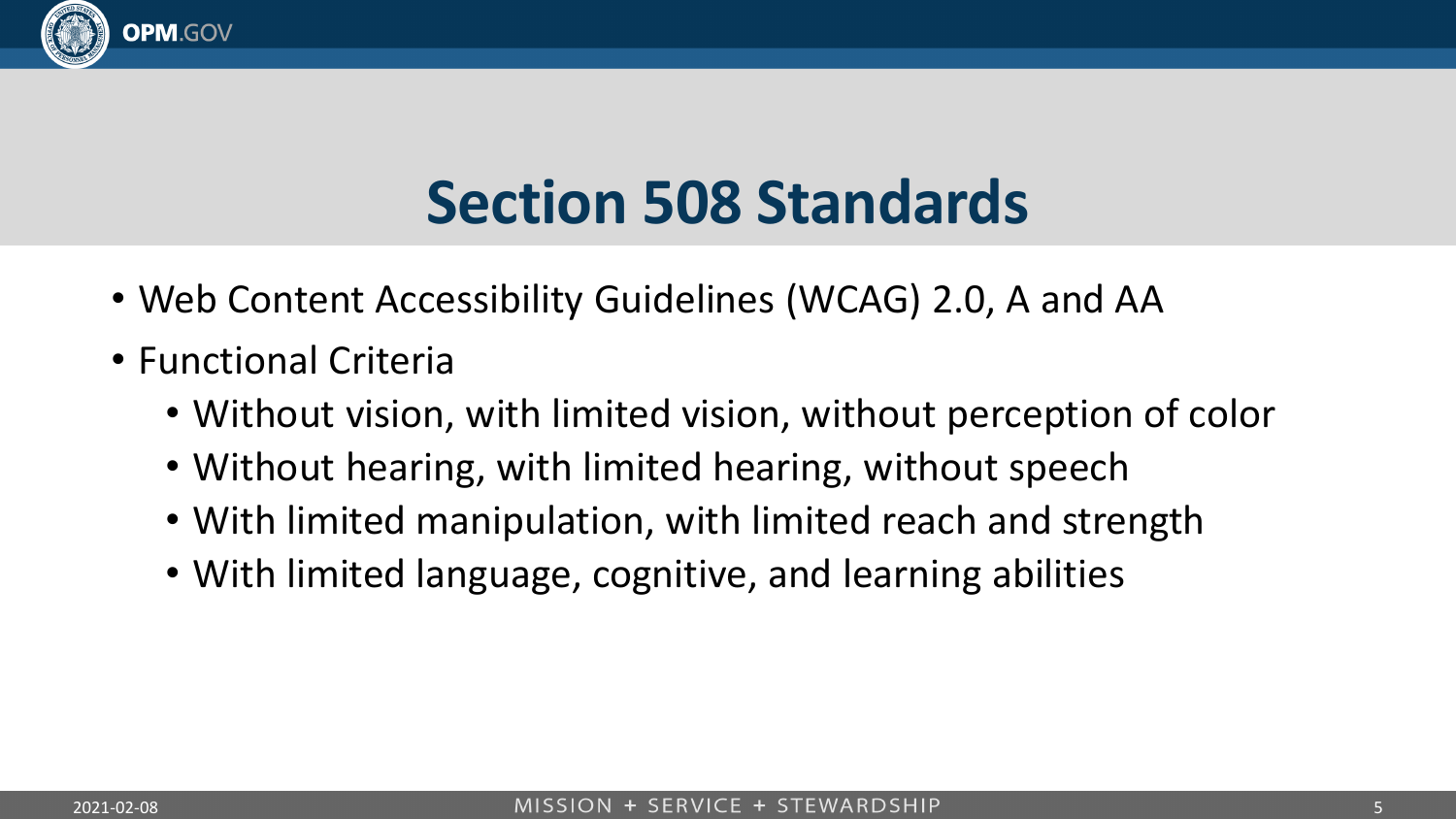

• Permanent

**OPM.GOV** 

- From birth
- Acquired (recently or long ago, abruptly or over time)
- Temporary
	- Short term
	- Long term
- Situational
- Single or multiple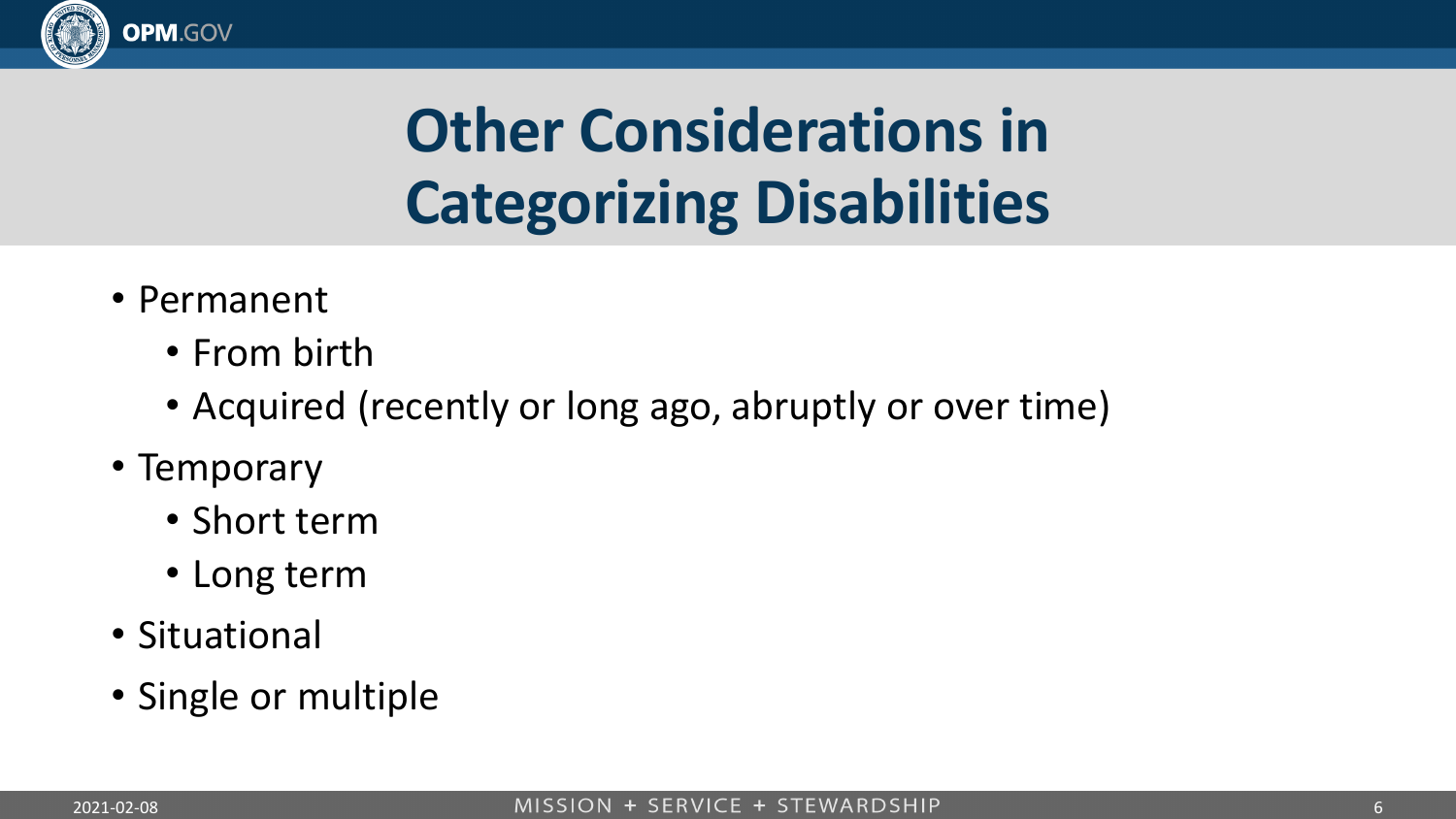

# **Accessibility and Plain Language**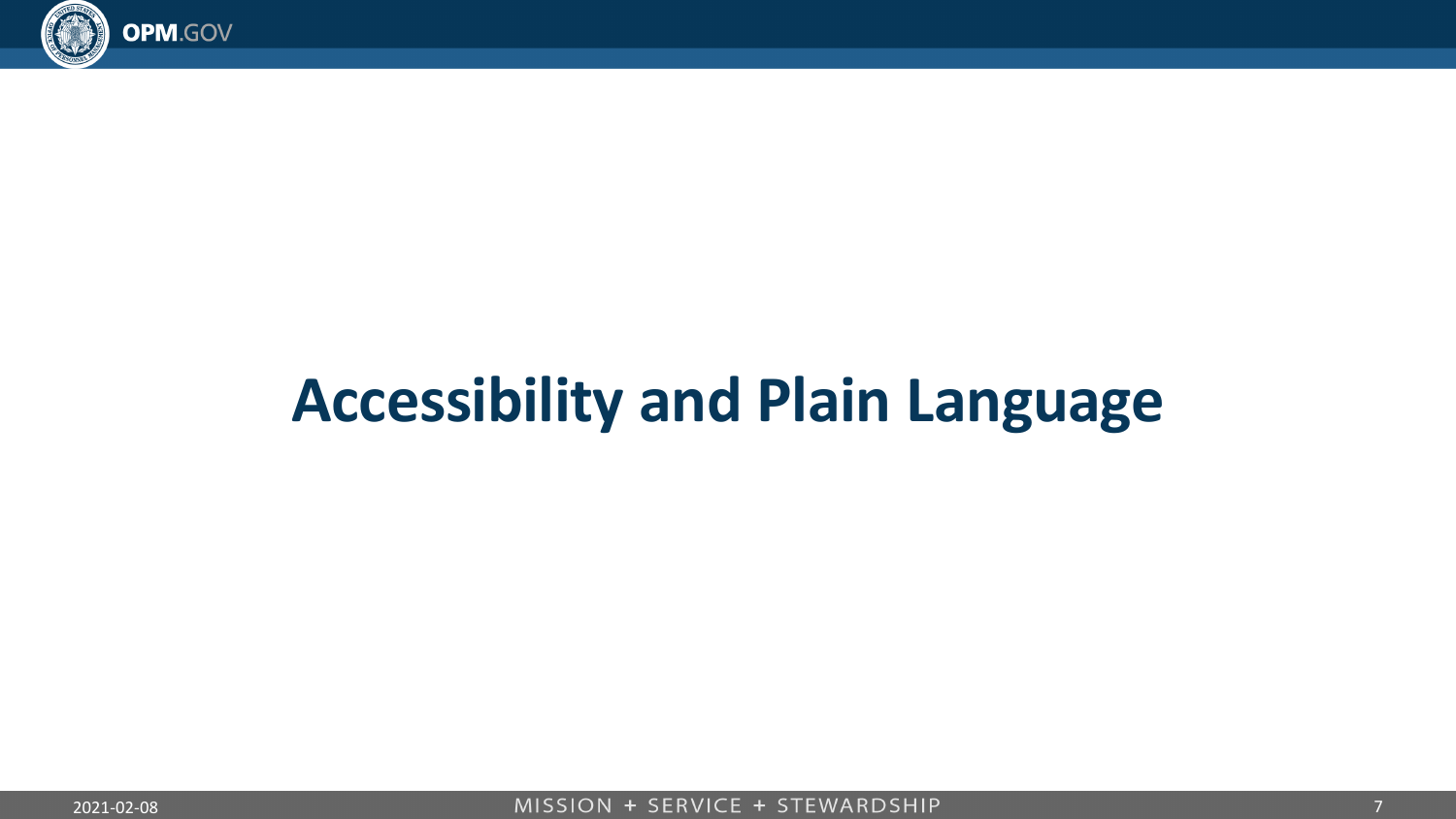

#### **We Have a Lot in Common!**

- Goal: make it possible for everyone to understand and act on content
	- Cognitive function decreases when you're in a hurry, distracted, tired, or anxious
	- Design, write, and organize content for your users and audience
	- Be consistent
- Consider accessibility and plain language from the beginning and throughout the development and writing process
- We need to work with other communities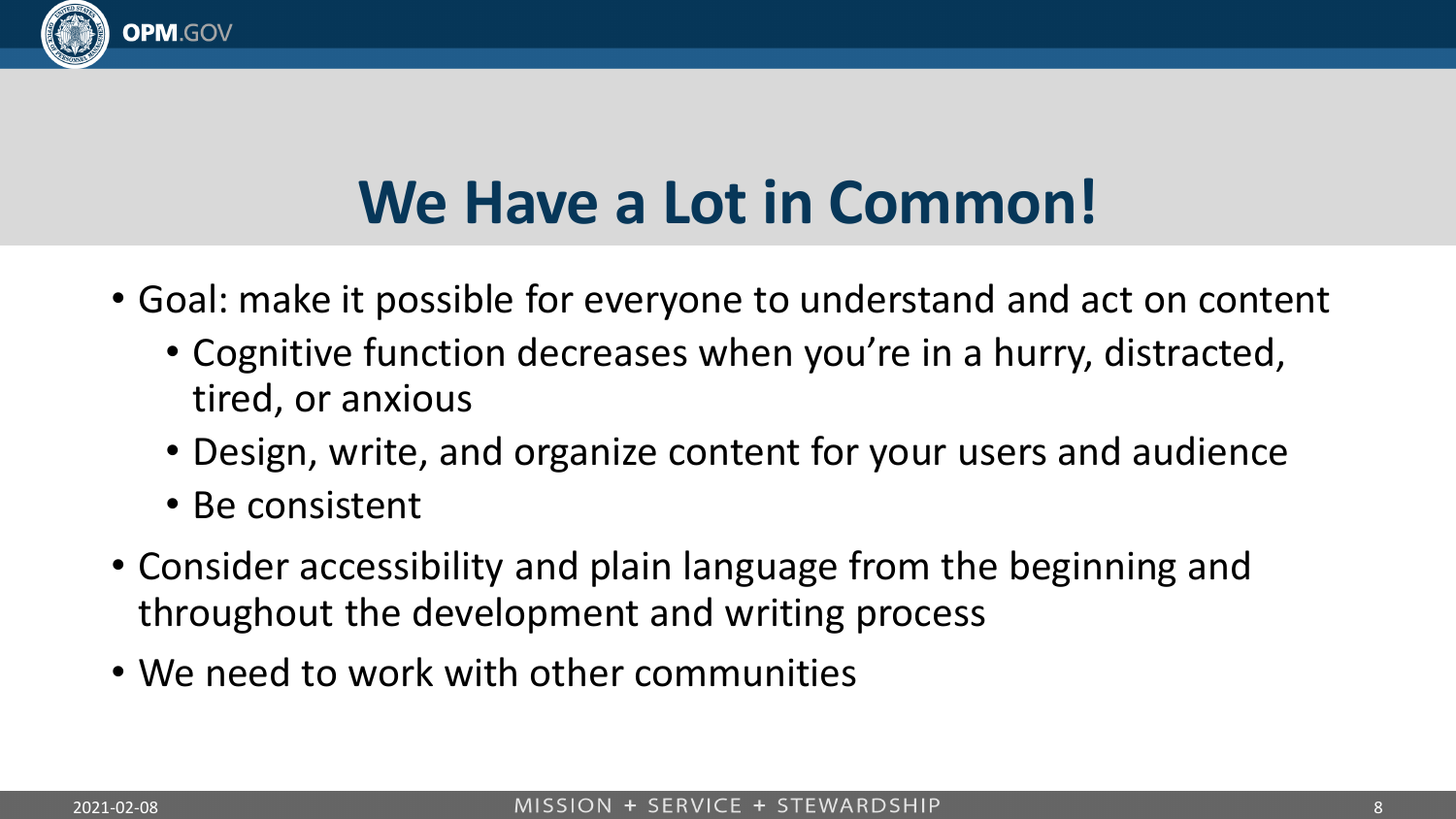

#### **Word Choice**

- Use descriptive link language (WCAG 2.4.4)
- Be consistent
	- Don't use the same word to mean different things (WCAG 3.2.4)
	- Don't use different words to mean the same thing
	- Style lists and tables consistently
- Consider your use of abbreviations carefully
- Populate your document's properties carefully
	- Title
	- Author
	- Subject
	- Keywords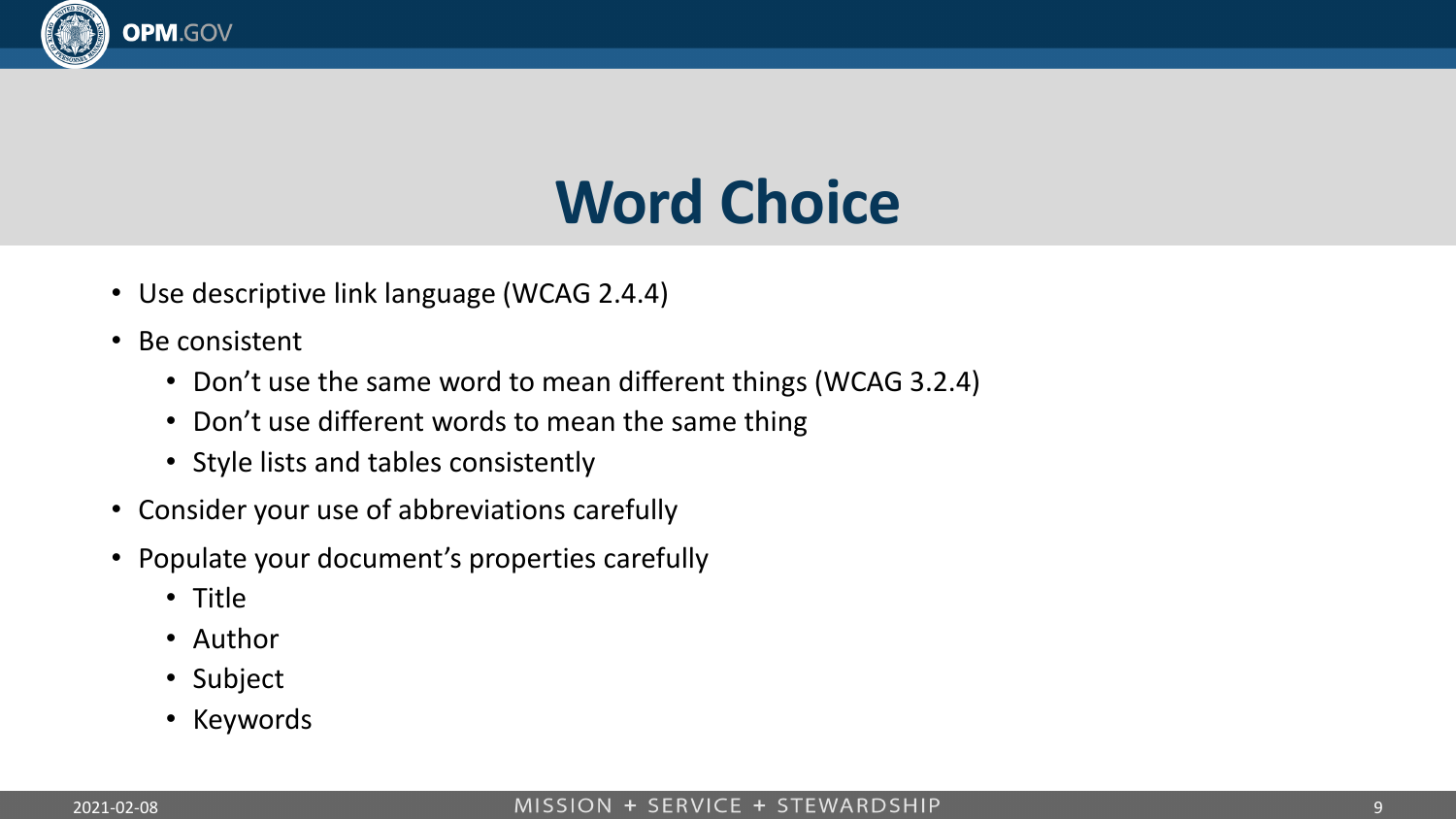

## **Typography and Layout**

- Consult your agency's experts
- Good typography and layout increase readability and decrease cognitive load
- Minimize distractions
- Provide whitespace
- Left justify text
- Pay attention to color contrast (WCAG 1.4.3)
- Use ALL CAPS for acronyms and initialisms, not emphasis or headings. NO ANGRY WRITING!!!
- Use italics sparingly
- Underline text only in links
- Use CamelCase for filenames (avoid "%20")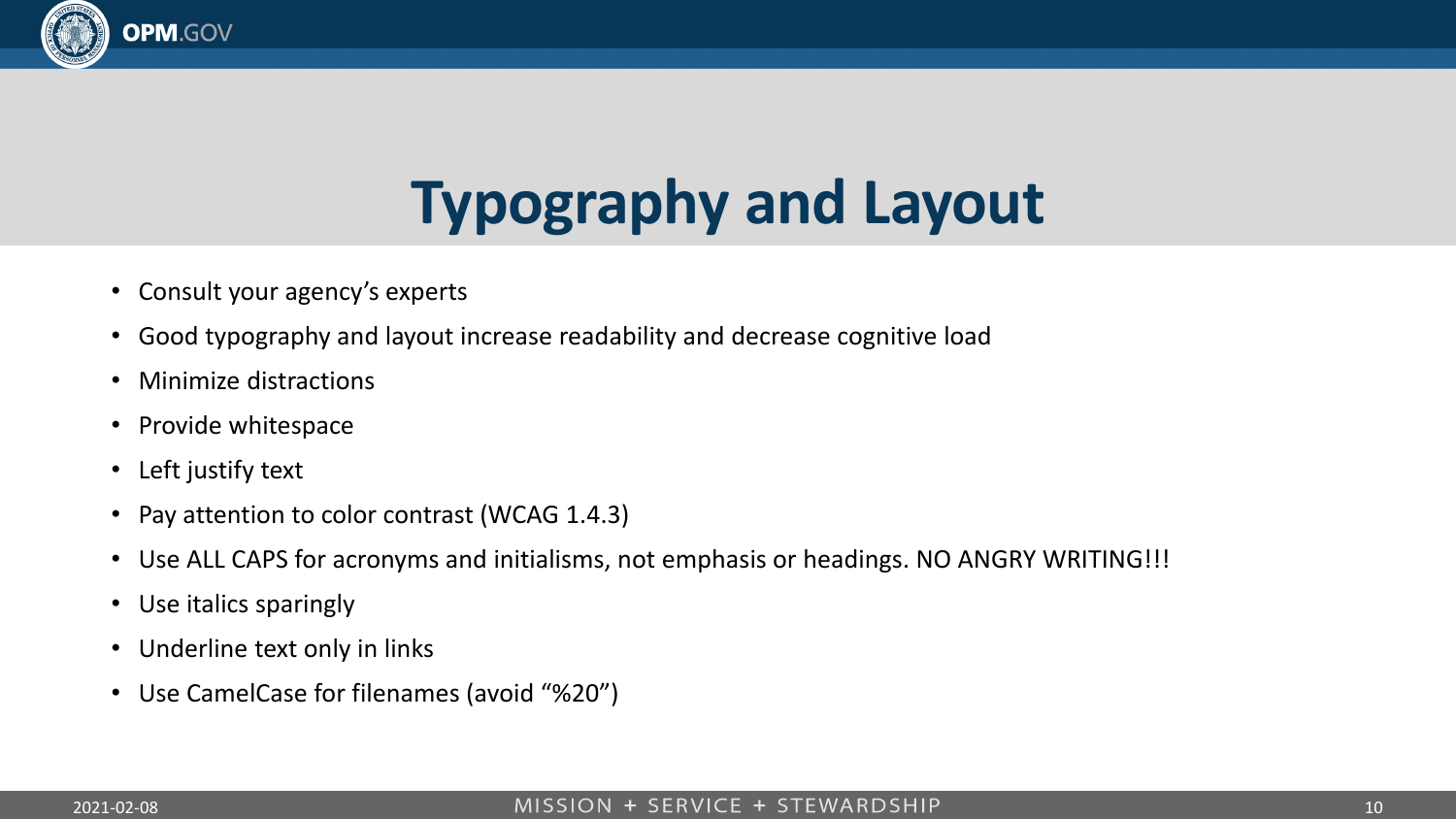

#### **Headings, Lists, and Tables**

- Help readers get a sense of a document or webpage at a glance
- Break up long content, giving the eyes and brain a break
- Must be created properly "behind the scenes" for people with certain disabilities to access and understand them (WCAG 1.3.1)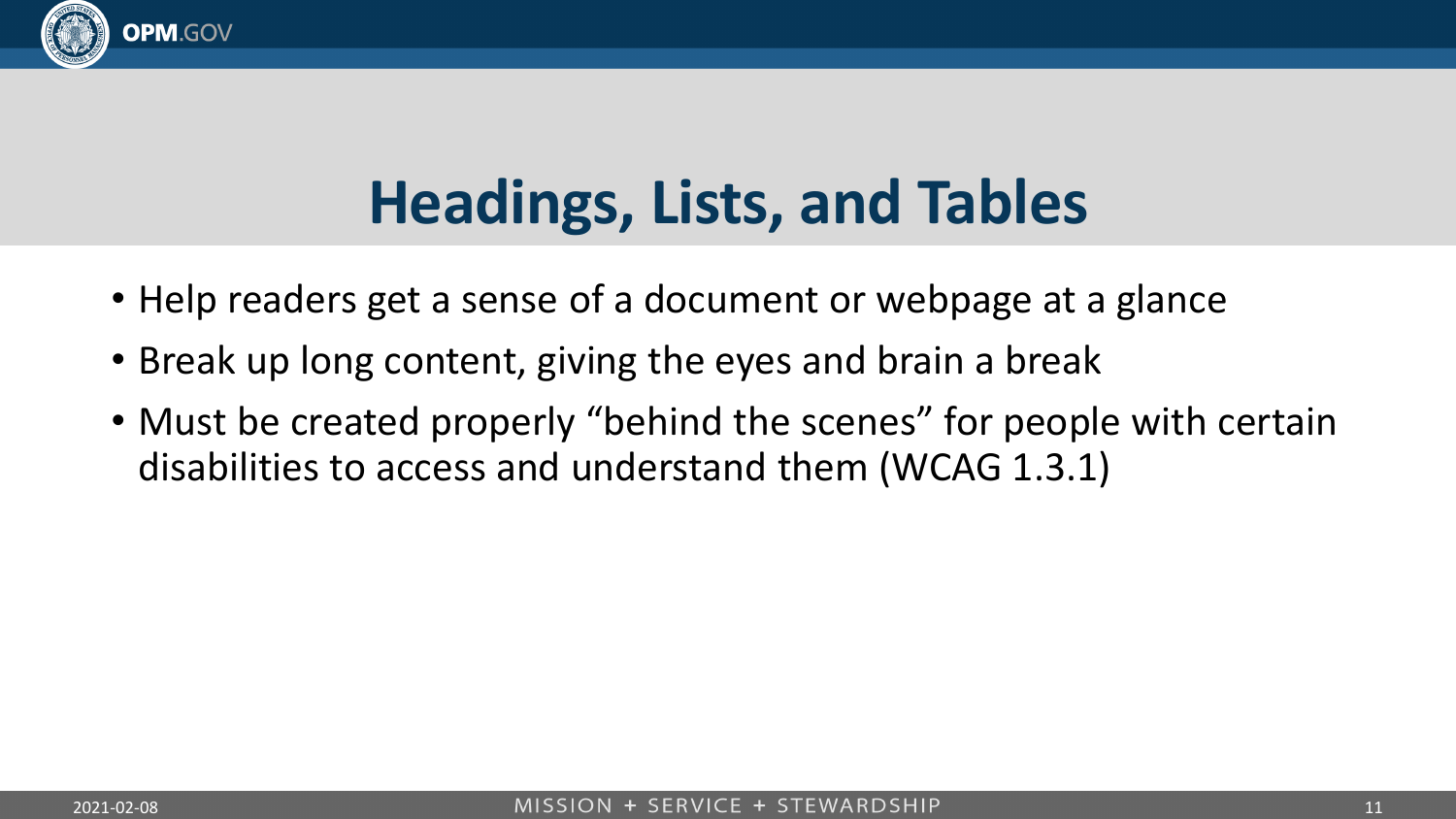

### **Tips for Headings, Lists, and Tables**

- Design your headings to form a useful outline (WCAG 2.4.6) and keep sections short
- Use styles in Word! Heading levels must be visually and programmatically distinct
- Usually don't repeat headings (exception: parallel structure)
- Use built-in features, not asterisks, tabs, or spaces, to create lists and tables
- For tables, repeat the header row and don't allow to break across pages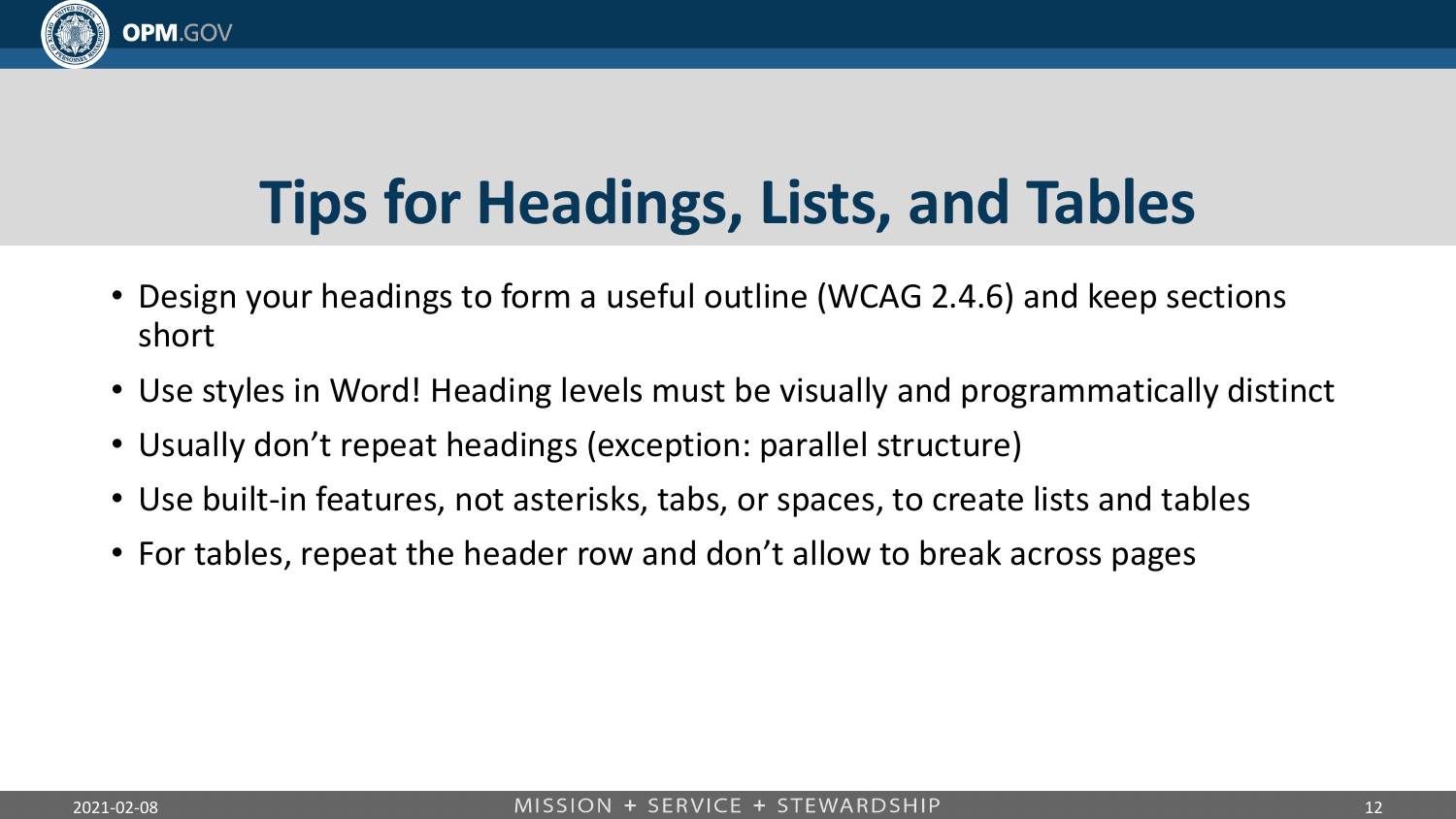#### **Table Row Properties**

#### **Set Header Row to Repeat**

**OPM.GOV** 

- 1. Select only the header row
- 2. Open the context menu (shift-F10 or right click)
- 3. Choose Table Properties and then the Row Tab
- 4. Select "repeat as header row"

#### **Do Not Allow Rows to Break Across Pages**

- 1. Select the entire table
- 2. Navigate to the Row Tab
- 3. Deselect "allow row to break across pages"

| <b>Table Properties</b>                             |                 |                 |                 |                 |          | ?      | $\times$     |
|-----------------------------------------------------|-----------------|-----------------|-----------------|-----------------|----------|--------|--------------|
| <b>Table</b>                                        | <b>Row</b>      | Column          | C <sub>el</sub> | <b>Alt Text</b> |          |        |              |
| <b>Rows</b>                                         |                 |                 |                 |                 |          |        |              |
| Size                                                |                 |                 |                 |                 |          |        |              |
|                                                     | Specify height: | 0"              | $\div$          | Row height is:  | At least |        | $\checkmark$ |
| Options                                             |                 |                 |                 |                 |          |        |              |
| Allow row to break across pages                     |                 |                 |                 |                 |          |        |              |
| $\vee$ Repeat as header row at the top of each page |                 |                 |                 |                 |          |        |              |
|                                                     |                 | <b>Next Row</b> |                 |                 |          |        |              |
| <b>▲ Previous Row</b>                               |                 |                 |                 |                 |          |        |              |
|                                                     |                 |                 |                 |                 |          |        |              |
|                                                     |                 |                 |                 |                 |          |        |              |
|                                                     |                 |                 |                 |                 |          |        |              |
|                                                     |                 |                 |                 |                 |          |        |              |
|                                                     |                 |                 |                 |                 |          |        |              |
|                                                     |                 |                 |                 |                 |          |        |              |
|                                                     |                 |                 |                 |                 |          |        |              |
|                                                     |                 |                 |                 |                 |          |        |              |
|                                                     |                 |                 |                 | OK              |          | Cancel |              |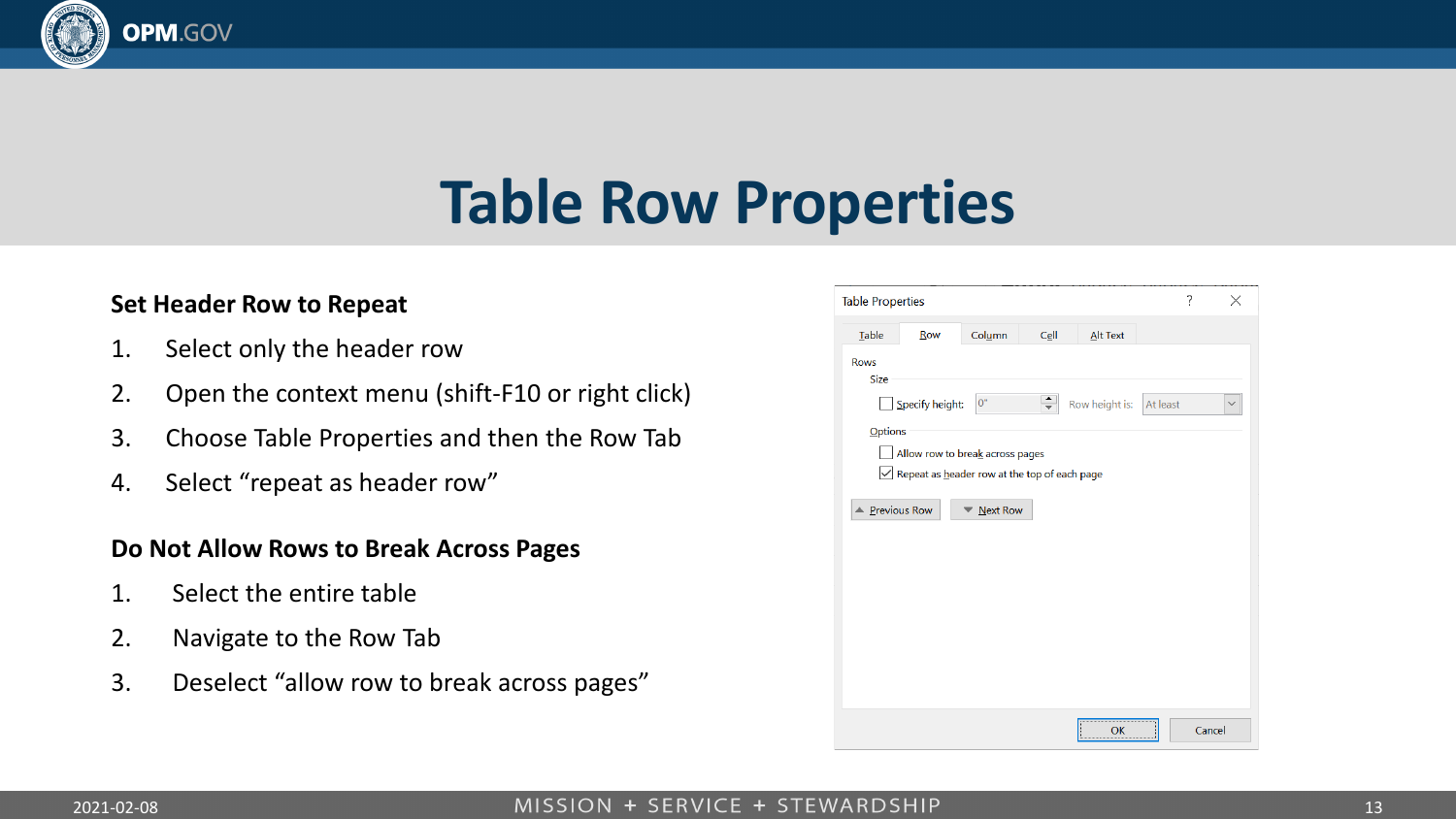

### **Graphics**

- For complex graphs, provide the data in a table too
- Don't repeat an image's caption or surrounding text in alt text
- In alt text, don't say "image of," include URLs, or use formatting
- Write concise alt text
- Mark decorative images as such (WCAG 1.1.1)
- Don't use sensory characteristics as the only way to convey meaning (WCAG 1.3.3, 1.4.1)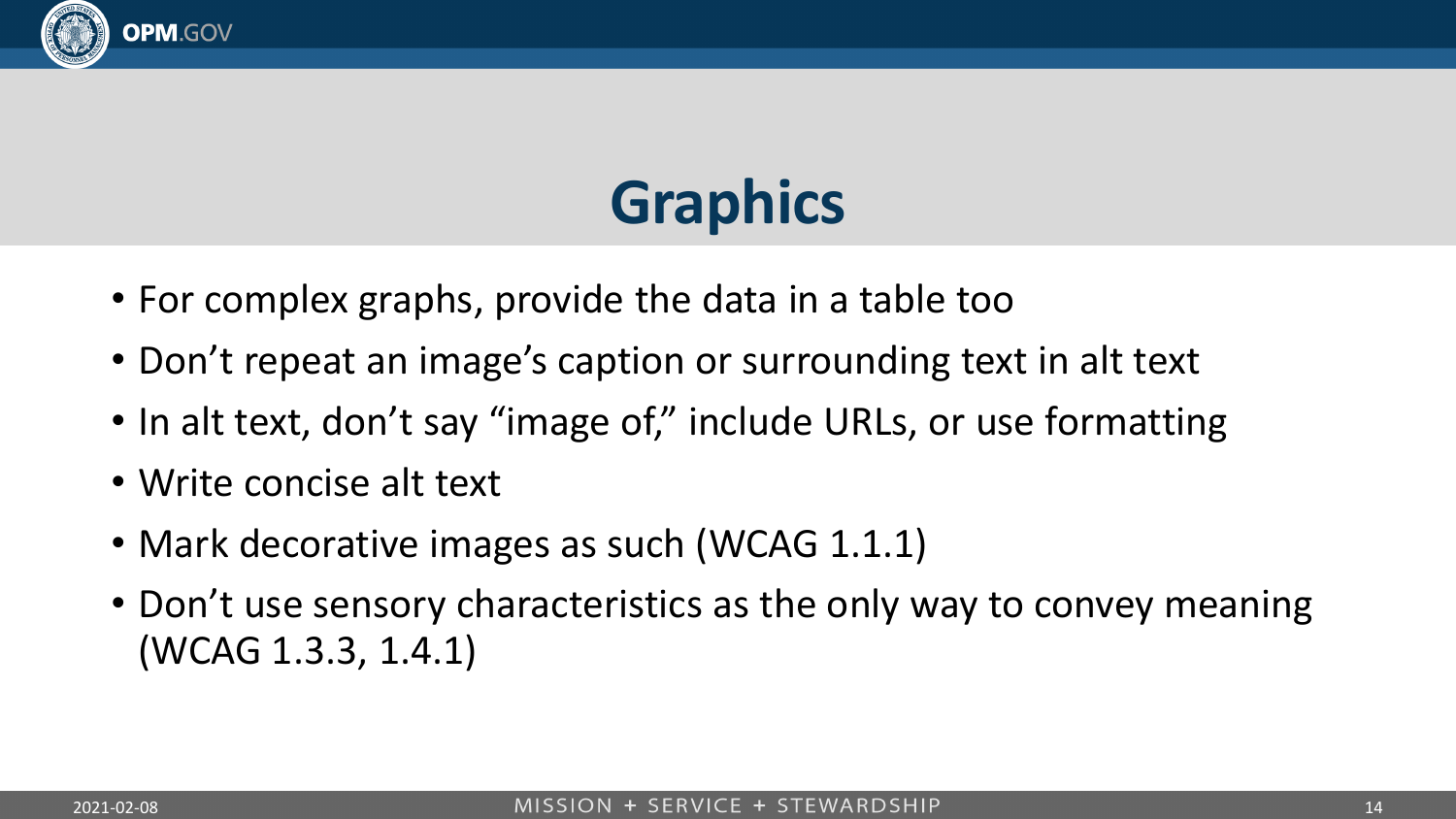

#### **For Future Reference**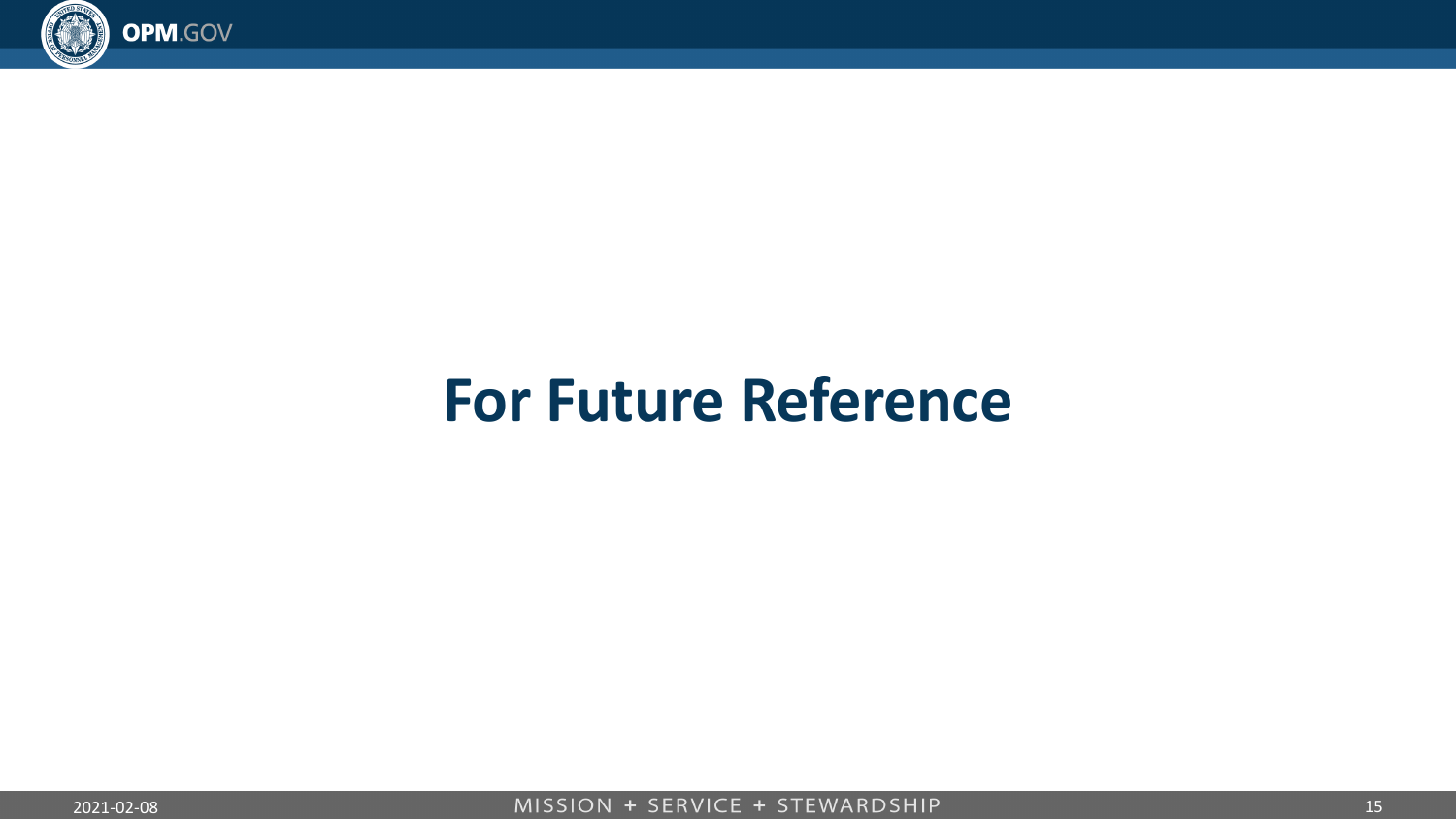

#### **Resources**

- [Section 508](https://www.govinfo.gov/content/pkg/USCODE-2011-title29/html/USCODE-2011-title29-chap16-subchapV-sec794d.htm) of the Rehabilitation Act, as amended (29 U.S.C§ 794 (d))
- **[Section 508 Standards](https://www.access-board.gov/ict/)**
- [Section508.gov](https://section508.gov/)
	- [Create Accessible Digital Products](https://section508.gov/create)
	- [Find Your 508 Program Manager](https://section508.gov/tools/coordinator-listing)
	- [Accessibility Training](https://section508.gov/training)
- [Social Security Administration's Alt Text Guide](https://www.ssa.gov/accessibility/files/SSA_Alternative_Text_Guide.pdf)
- [WCAG Quick Reference](https://www.w3.org/WAI/WCAG21/quickref/?currentsidebar=%23col_overview&versions=2.0&levels=aaa)
- Colour [Contrast Analyser](https://developer.paciellogroup.com/resources/contrastanalyser/) (downloadable with eyedropper)
- [Contrast Checker](https://webaim.org/resources/contrastchecker/) (online)